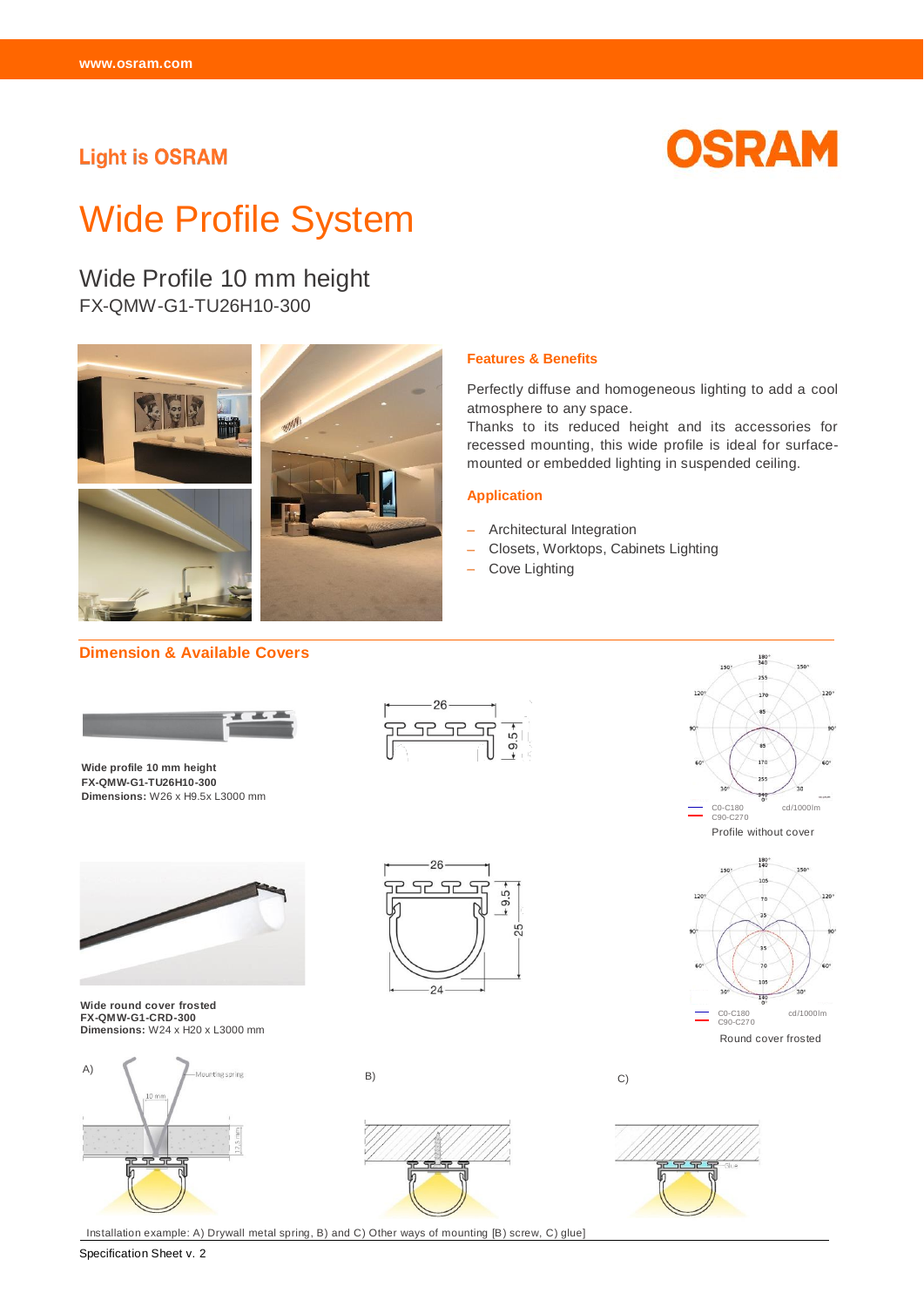## **Electrical & Output data**

|           | <b>Profile &amp; LED Strip Compatibility</b> |        |       |                          |                             |               |               |          |                          |  |  |  |
|-----------|----------------------------------------------|--------|-------|--------------------------|-----------------------------|---------------|---------------|----------|--------------------------|--|--|--|
|           | <b>LED Strip White IP00</b>                  |        |       | <b>LF500</b>             | <b>LF800S</b>               | <b>LF1200</b> | <b>LF2000</b> | LF3000** | LF4000**                 |  |  |  |
|           | <b>Color Temperature</b>                     |        |       |                          | Luminous Flux $(lm/m)^{-1}$ |               |               |          |                          |  |  |  |
|           | 820                                          | 2000 K | White |                          |                             | 950           | 1568          | 2375     | $\overline{\phantom{a}}$ |  |  |  |
| $\bullet$ | 822                                          | 2200 K | White | 418                      | 703                         |               |               |          | ۰                        |  |  |  |
| $\bullet$ | 824                                          | 2400 K | White | $\overline{\phantom{a}}$ | $\overline{\phantom{a}}$    | 1140          | 1900          | 2850     | $\overline{\phantom{a}}$ |  |  |  |
| $\bullet$ | 825                                          | 2500 K | White | 456                      | 760                         | ٠             | ٠             | ٠        | ۰                        |  |  |  |
|           | 827                                          | 2700 K | White | 456                      | 760                         | 1140          | 1900          | 2850     | 3563                     |  |  |  |
|           | 830                                          | 3000 K | White | 494                      | 760                         | 1140          | 1900          | 2850     | 3563                     |  |  |  |
|           | 835                                          | 3500 K | White | 494                      | 760                         | $\sim$        | $\sim$        | $\sim$   | $\overline{\phantom{a}}$ |  |  |  |
| O         | 840                                          | 4000 K | White | 494                      | 760                         | 1140          | 1900          | 2850     | 3658                     |  |  |  |
|           | 850                                          | 5000 K | White | $\overline{\phantom{a}}$ | $\overline{\phantom{a}}$    | 1140          | 1900          | 2850     | 3658                     |  |  |  |
|           | 865                                          | 6500 K | White | 494                      | 760                         | 1140          | 1900          | 2850     | 3658                     |  |  |  |
|           | CRI 90 922                                   | 2200 K | White | 342                      | 523                         | $\sim$        | $\sim$        | $\sim$   | $\overline{\phantom{a}}$ |  |  |  |
|           | CRI 90 927                                   | 2700 K | White | 380                      | 589                         | 1045          | 1710          | 2565     | $\sim$                   |  |  |  |
|           | CRI 90 930                                   | 3000 K | White | 380                      | 589                         | 1140          | 1900          | 2850     |                          |  |  |  |
|           | CRI 90 935                                   | 3500 K | White | 418                      | 646                         | ٠             |               |          | ٠                        |  |  |  |
|           | <b>CRI 90 940</b>                            | 4000 K | White | 418                      | 646                         | 1140          | 1900          | 2850     | $\overline{\phantom{a}}$ |  |  |  |
|           | CRI 90 965                                   | 6500 K | White | 418                      | 646                         |               |               |          | ۰                        |  |  |  |

| <b>LED Strip Special White IP00</b> |                              |                  | <b>LF1200</b><br><b>SW</b> | <b>LF1200</b><br><b>TW</b> | <b>LF2000</b><br><b>SW</b> | <b>LF2000</b><br><b>TW</b> | LF3000<br>$SW**$ | <b>LF3000</b><br>$TW**$  | LF3000<br><b>TWW</b> | <b>LF4000</b><br>$TW**$  |  |  |
|-------------------------------------|------------------------------|------------------|----------------------------|----------------------------|----------------------------|----------------------------|------------------|--------------------------|----------------------|--------------------------|--|--|
| <b>Color Temperature</b>            |                              |                  |                            | Luminous Flux (Im/m) 1     |                            |                            |                  |                          |                      |                          |  |  |
| CRI 90 930                          | 3000 K                       | White            | 1140                       | $\overline{\phantom{a}}$   | 1900                       | $\sim$                     | 2850             | $\sim$                   | $\sim$               | $\sim$                   |  |  |
| CRI 90 940                          | 4000 K                       | White            | 1140                       | ۰                          | 1900                       | ۰                          | 2850             | $\overline{\phantom{a}}$ | $\sim$               |                          |  |  |
| <b>TW</b>                           | $2700 -$<br>6500K            | Dynamic<br>White | $\sim$                     | 1140                       | $\overline{\phantom{a}}$   | 1900                       | $\sim$           | 2850                     | $\sim$               | 3610                     |  |  |
| TWW                                 | 2200/2500- Dynamic<br>6500 K | White            | ۰                          | $\overline{\phantom{a}}$   | ۰                          | $\overline{\phantom{a}}$   | ۰                | $\sim$                   | 2850                 | $\overline{\phantom{a}}$ |  |  |

|           | <b>LED Strip Color IP00</b> |             |             | <b>LF05A2</b>            | <b>LF200C</b>            | LF05CE | LF05CA2                  | LF700RGBW | <b>LF71300RGBW</b>       |  |  |  |  |
|-----------|-----------------------------|-------------|-------------|--------------------------|--------------------------|--------|--------------------------|-----------|--------------------------|--|--|--|--|
|           | <b>Color Wave length</b>    |             |             |                          | Luminous Flux (Im/m)     |        |                          |           |                          |  |  |  |  |
|           | R                           | 625         | Red         | 114                      | $\sim$                   | $\sim$ | $\sim$                   | $\sim$    | $\overline{\phantom{a}}$ |  |  |  |  |
|           | G                           | 525         | Green       | 171                      | $\overline{\phantom{a}}$ |        | $\sim$                   |           | ۰                        |  |  |  |  |
|           | B                           | 467         | <b>Blue</b> | 76                       | $\overline{\phantom{a}}$ | $\sim$ | $\sim$                   | $\sim$    | $\overline{\phantom{a}}$ |  |  |  |  |
|           |                             | 587         | Yellow      | 105                      | $\overline{\phantom{a}}$ |        | $\overline{\phantom{a}}$ |           | ۰                        |  |  |  |  |
|           | $\circ$                     | 602         | Orange      | 124                      | $\overline{\phantom{a}}$ | $\sim$ | $\overline{\phantom{a}}$ | $\sim$    | $\overline{\phantom{a}}$ |  |  |  |  |
| $\bullet$ | <b>RGB</b>                  | <b>RGB</b>  | <b>RGB</b>  | ۰                        | 199                      | 171    | 447                      |           | ۰                        |  |  |  |  |
| $\bullet$ | <b>RGBW</b>                 | <b>RGBW</b> | <b>RGBW</b> | $\overline{\phantom{a}}$ | $\overline{\phantom{a}}$ | $\sim$ | $\overline{\phantom{a}}$ | 662*      | 1228*                    |  |  |  |  |
|           |                             |             |             |                          |                          |        |                          |           |                          |  |  |  |  |

\*Both channels RGB and White on

| <b>Profile &amp; LED Strip Compatibility</b> |        |       |                          |                          |                          |                          |                          |                          |                          |                          |                          |
|----------------------------------------------|--------|-------|--------------------------|--------------------------|--------------------------|--------------------------|--------------------------|--------------------------|--------------------------|--------------------------|--------------------------|
| <b>LED Strip White IP67</b>                  |        |       | <b>LFP500</b>            | <b>LFP800S</b>           | <b>LFP800</b>            | <b>LFP1200</b>           | <b>LFP1200</b>           | <b>LFP2000</b>           | <b>LFP2000</b>           | LFP3000**                | <b>LFP3000</b>           |
|                                              |        |       |                          |                          |                          |                          | <b>SW</b>                |                          | <b>SW</b>                |                          | $SW**$                   |
| <b>Color Temperature</b>                     |        |       |                          |                          |                          |                          | Luminous Flux (Im/m) 1   |                          |                          |                          |                          |
| 824                                          | 2400 K | White | $\overline{\phantom{a}}$ | $\overline{\phantom{a}}$ | 760                      | 1045                     | $\overline{\phantom{a}}$ | 1710                     | $\overline{\phantom{a}}$ | 2660                     | $\overline{\phantom{a}}$ |
| 827                                          | 2700 K | White | 418                      | 703                      | 760                      | 1093                     | ٠                        | 1805                     |                          | 2850                     | ٠                        |
| 830                                          | 3000 K | White | 456                      | 760                      | $\sim$                   | 1140                     | $\overline{\phantom{a}}$ | 1805                     | $\sim$                   | 2850                     | $\sim$                   |
| 835                                          | 3500 K | White | 456                      | 760                      | ۰                        | ۰                        | $\overline{\phantom{a}}$ | ٠                        | ٠                        | ۰                        | ۰                        |
| 840                                          | 4000 K | White | 494                      | 760                      | $\overline{\phantom{a}}$ | 1140                     | $\overline{\phantom{a}}$ | 1805                     | $\sim$                   | 2850                     | ٠                        |
| 860                                          | 6000 K | White | $\overline{\phantom{a}}$ | $\blacksquare$           | ٠                        | 1045                     | ٠                        | 1710                     | ٠                        | 2660                     | ٠                        |
| 865                                          | 6500 K | White | 494                      | 760                      | $\sim$                   | $\overline{\phantom{a}}$ | $\overline{\phantom{a}}$ | $\overline{\phantom{a}}$ | ٠                        | $\overline{\phantom{a}}$ | ٠                        |
| <b>CRI 90 927</b>                            | 2700 K | White | 342                      | 523                      | ٠                        | $\overline{\phantom{a}}$ | $\overline{\phantom{a}}$ | ٠                        | ٠                        | ۰                        | ۰                        |
| <b>CRI 90 930</b>                            | 3000 K | White | $\overline{\phantom{a}}$ | $\overline{\phantom{a}}$ | $\sim$                   | 1045                     | $\overline{\phantom{a}}$ | 1710                     | $\sim$                   | 2780                     | ٠                        |
| CRI 90 935                                   | 3500 K | White | 380                      | 589                      | ٠                        | $\overline{\phantom{a}}$ | $\overline{\phantom{a}}$ | ٠                        | ۰                        | ٠                        | ٠                        |
| <b>CRI 90 940</b>                            | 4000 K | White | 380                      | 589                      | $\overline{\phantom{a}}$ | 1140                     | 1140                     | 1805                     | 1710                     | 2850                     | 2660                     |
| CRI 90 960                                   | 5800 K | White | $\overline{\phantom{a}}$ | $\overline{a}$           | ٠                        | 1140                     | ٠                        | 1805                     | ٠                        | 2850                     | ٠                        |
| CRI 90 965                                   | 6500 K | White | 380                      | 646                      | $\overline{\phantom{a}}$ | $\overline{\phantom{a}}$ | $\overline{a}$           | $\overline{\phantom{a}}$ | ۰                        | $\overline{\phantom{a}}$ | ٠                        |

|           | <b>LED Strip Color IP67</b>            |     |             | $LF05A-B3-P$ | LFP200C              | LF05CE-P | LF05CA-P |  |  |  |
|-----------|----------------------------------------|-----|-------------|--------------|----------------------|----------|----------|--|--|--|
|           | Color Wave length                      |     |             |              | Luminous Flux (Im/m) |          |          |  |  |  |
|           |                                        | 467 | <b>Blue</b> | 76           |                      | $\sim$   |          |  |  |  |
| $\bullet$ | <b>RGB</b><br><b>RGB</b><br><b>RGB</b> |     |             |              | 199                  |          | 447      |  |  |  |

<sup>1</sup> Luminous flux comprehensive of the track's efficiency without cover (Light Output Ratio 95%).  **Note:** -35% with round cover frosted.

\*\* Only surface mounting allowed.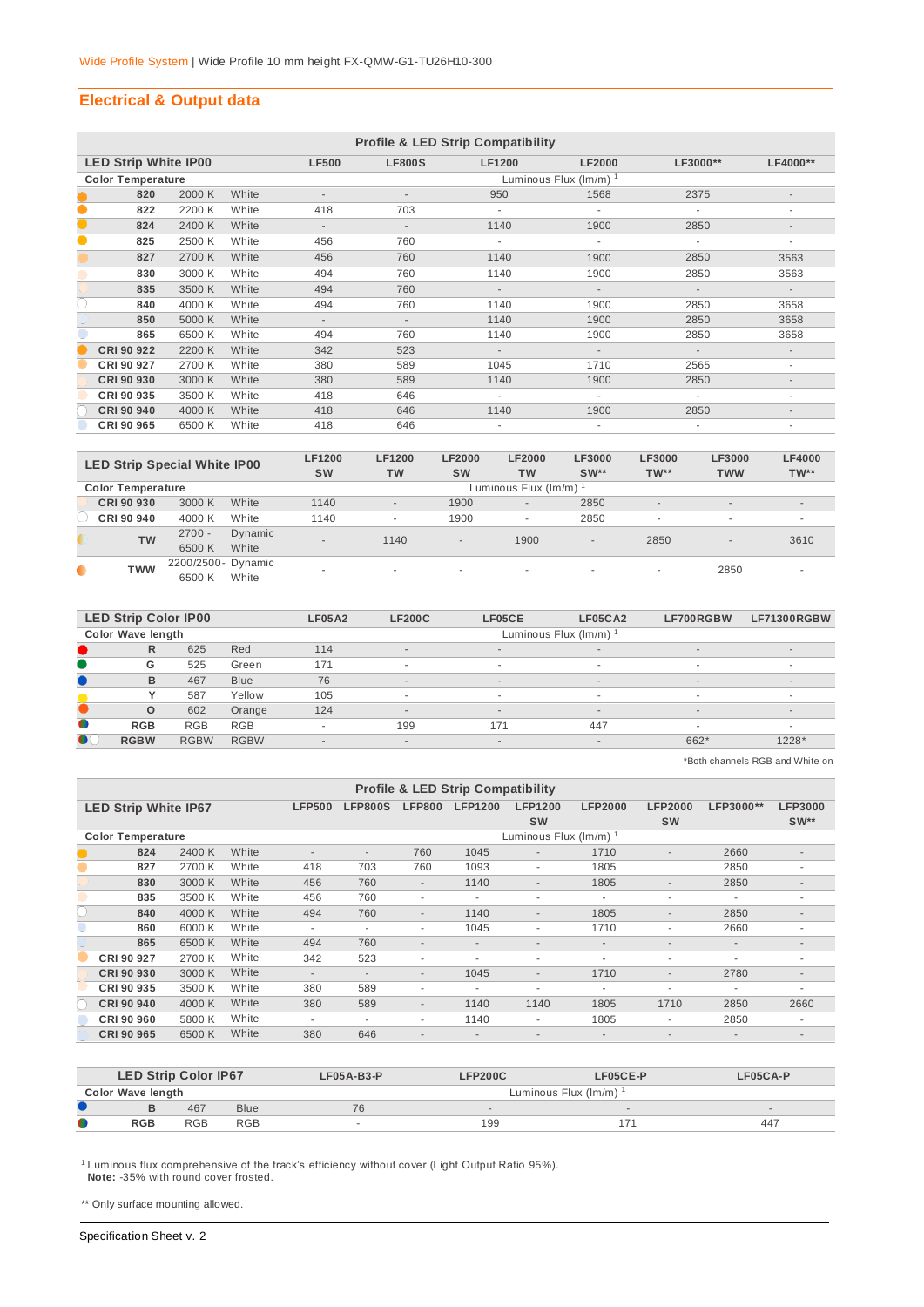## **Thermal compatibility**

| <b>IP00 LED strip</b> |                           | White & Special White         |                                             |                                             |                                      |                | <b>Tunable White</b> |                                |           |                                   | Color                       |                                                     |                  |                     |
|-----------------------|---------------------------|-------------------------------|---------------------------------------------|---------------------------------------------|--------------------------------------|----------------|----------------------|--------------------------------|-----------|-----------------------------------|-----------------------------|-----------------------------------------------------|------------------|---------------------|
|                       |                           | <b>LF500</b><br><b>LF800S</b> | <b>LF1200</b><br><b>LF1200</b><br><b>SW</b> | <b>LF2000</b><br><b>LF2000</b><br><b>SW</b> | <b>LF3000</b><br>LF3000<br><b>SW</b> | <b>LF4000</b>  | <b>TW</b>            | <b>TW</b>                      | <b>TW</b> | LF1200 LF2000 LF3000 LF4000<br>тw | <b>LF3000</b><br><b>TWW</b> | <b>LF05A2</b><br>LF05CA2<br>LF05CE<br><b>LF200C</b> | <b>RGBW RGBW</b> | <b>LF700 LF1300</b> |
|                       | <b>Mounting condition</b> |                               |                                             |                                             |                                      |                |                      | Maximum Ambient Temperature °C |           |                                   |                             |                                                     |                  |                     |
| 1111111111            | Surface mounting          | 50                            | 50                                          | 50                                          | 30                                   | 30             | 50                   | 50                             | 30        | 25                                | 35                          | 50                                                  | 50               | 50                  |
| ,,,,,,,,,<br>П        | Recessed mounting         | 50                            | 50                                          | 35                                          | $\sim$                               | $\overline{a}$ | 50                   | 35                             | $\sim$    | $\sim$                            | 25                          | 50                                                  | 50               | 45                  |

| IP67 LED strip                  |                           |                                 | White & Special White                               | Color                              |                                    |                                        |          |  |  |
|---------------------------------|---------------------------|---------------------------------|-----------------------------------------------------|------------------------------------|------------------------------------|----------------------------------------|----------|--|--|
|                                 |                           | <b>LFP500</b><br><b>LFP800S</b> | <b>LFP800</b><br><b>LFP1200</b><br><b>LFP1200SW</b> | <b>LFP2000</b><br><b>LFP2000SW</b> | <b>LFP3000</b><br><b>LFP3000SW</b> | LF05CA-P<br>LF05CE-P<br><b>LFP200C</b> | LF05CA-P |  |  |
|                                 | <b>Mounting condition</b> |                                 | Maximum Ambient Temperature °C                      |                                    |                                    |                                        |          |  |  |
| mund.                           | Surface mounting          | 50                              | 50                                                  | 40                                 | 27                                 | 50                                     | 40       |  |  |
| 1111111111<br>Recessed mounting |                           | 50                              | 50                                                  | 35                                 | $\sim$                             | 50                                     | 35       |  |  |

The tables report the maximum recommended ambient temperature for the Wide profile 10 mm height in combination with IP00 and IP67 LED strips in case<br>of surface or recessed mounting condition. In these conditions the expect **Note:** the table is for application evaluation only; always ensure that Tc do not exceed the maximum allowed value. For further information contact our support service at flex-support@osram.com

## **Visibility of LED spots**

| <b>IP00 LED strip</b>                    | White & Special White |                                |                                                                  |                                                       | <b>Tunable White</b>                                                                  | Color                                               |  |                      |
|------------------------------------------|-----------------------|--------------------------------|------------------------------------------------------------------|-------------------------------------------------------|---------------------------------------------------------------------------------------|-----------------------------------------------------|--|----------------------|
|                                          | <b>LF500</b>          | <b>LF800S</b>                  | <b>LF1200</b><br><b>LF2000</b><br><b>LF3000</b><br><b>LF4000</b> | <b>LF1200SW</b><br><b>LF2000SW</b><br><b>LF3000SW</b> | <b>LF1200TW</b><br><b>LF2000TW</b><br><b>LF3000TW</b><br>LF3000TWW<br><b>LF4000TW</b> | <b>LF05A2</b><br>LF05CA2<br>LF05CE<br><b>LF200C</b> |  | LF700RGBW LF1300RGBW |
| <b>Covers</b>                            |                       | Maximum Ambient Temperature °C |                                                                  |                                                       |                                                                                       |                                                     |  |                      |
| Round frosted cover<br>FX-QMW-G1-CRD-300 |                       |                                |                                                                  |                                                       |                                                                                       |                                                     |  |                      |

| IP67 LED strip                                                                                                       |               |                | White & Special White |                                |  | Color | $\bullet\bullet\bullet\bullet\bullet\bullet\bullet\bullet$ |
|----------------------------------------------------------------------------------------------------------------------|---------------|----------------|-----------------------|--------------------------------|--|-------|------------------------------------------------------------|
|                                                                                                                      | <b>LFP500</b> | <b>LFP800S</b> | LF05A-P               | .                              |  |       |                                                            |
| <b>Covers</b>                                                                                                        |               |                |                       | Maximum Ambient Temperature °C |  |       |                                                            |
| Round frosted cover<br>FX-QMW-G1-CRD-300                                                                             |               |                |                       |                                |  |       | .                                                          |
| LINEARlight FLEX <sup>®</sup> LED strips in system combination with profiles and covers $-$ Visibility of LED spots. |               |                |                       |                                |  |       |                                                            |

Front view from observing point: < 1.5m, size: not to scale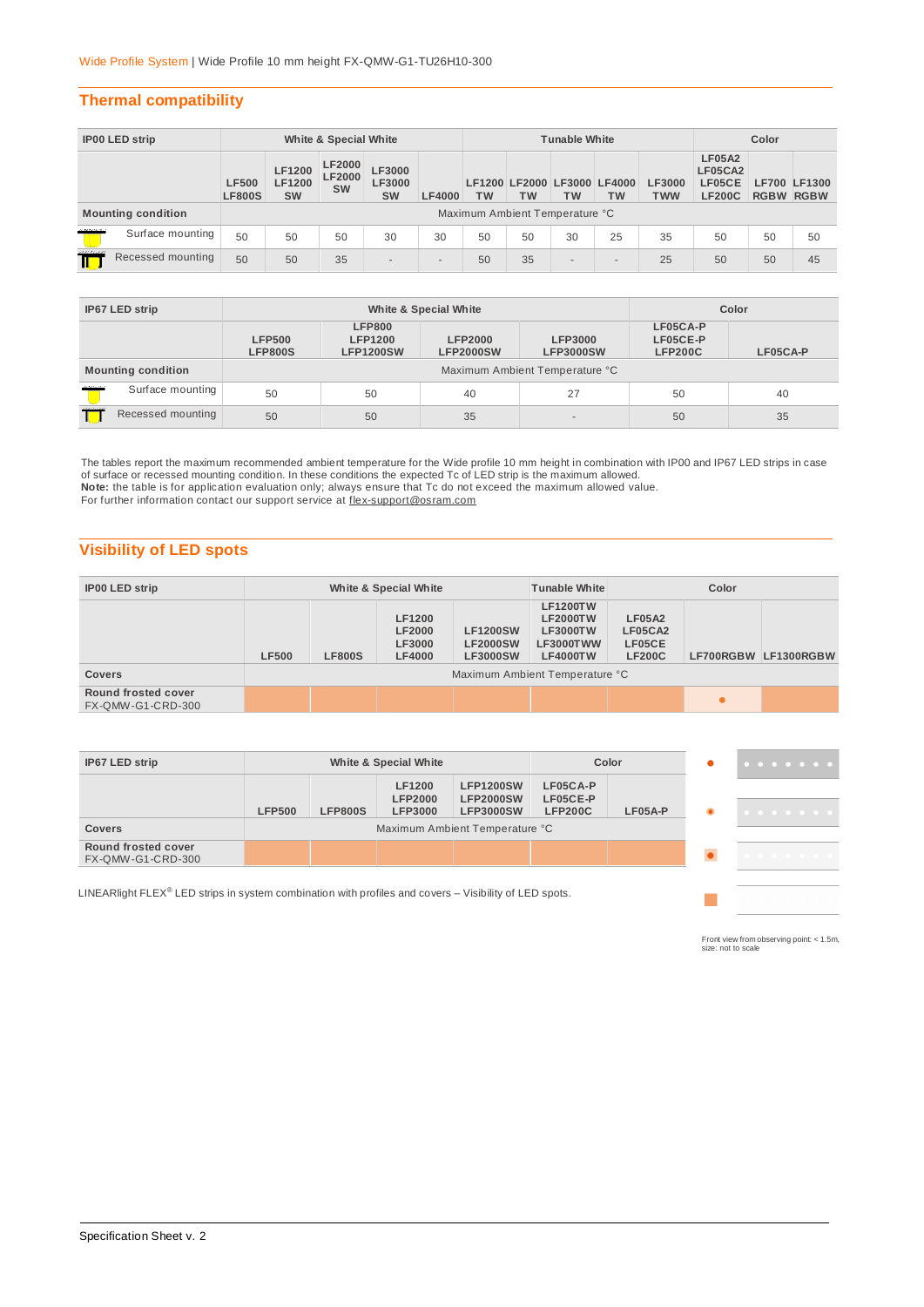## **Technical drawings**



Wide Profile 10 mm height FX-QMW-G1-TU26H10-300 Order code 4062172114165



Wide round cover frosted FX-QMW-G1-CRD-300 Order code 4052899447035



Plastic round endcap FX-QMW-G1-ERGP-TU26H10 Order code 4062172114202



Mounting spring metal FX-QMW-G1-SMME-DIV1 Order code 4052899446830



Mounting bracket FX-QMW-G1-BGPL-DIV Order code 4052899999800



Tiltable mounting bracket (moving 90°) ADJUSTABLEWIDEBRACKET Order code 4052899600669